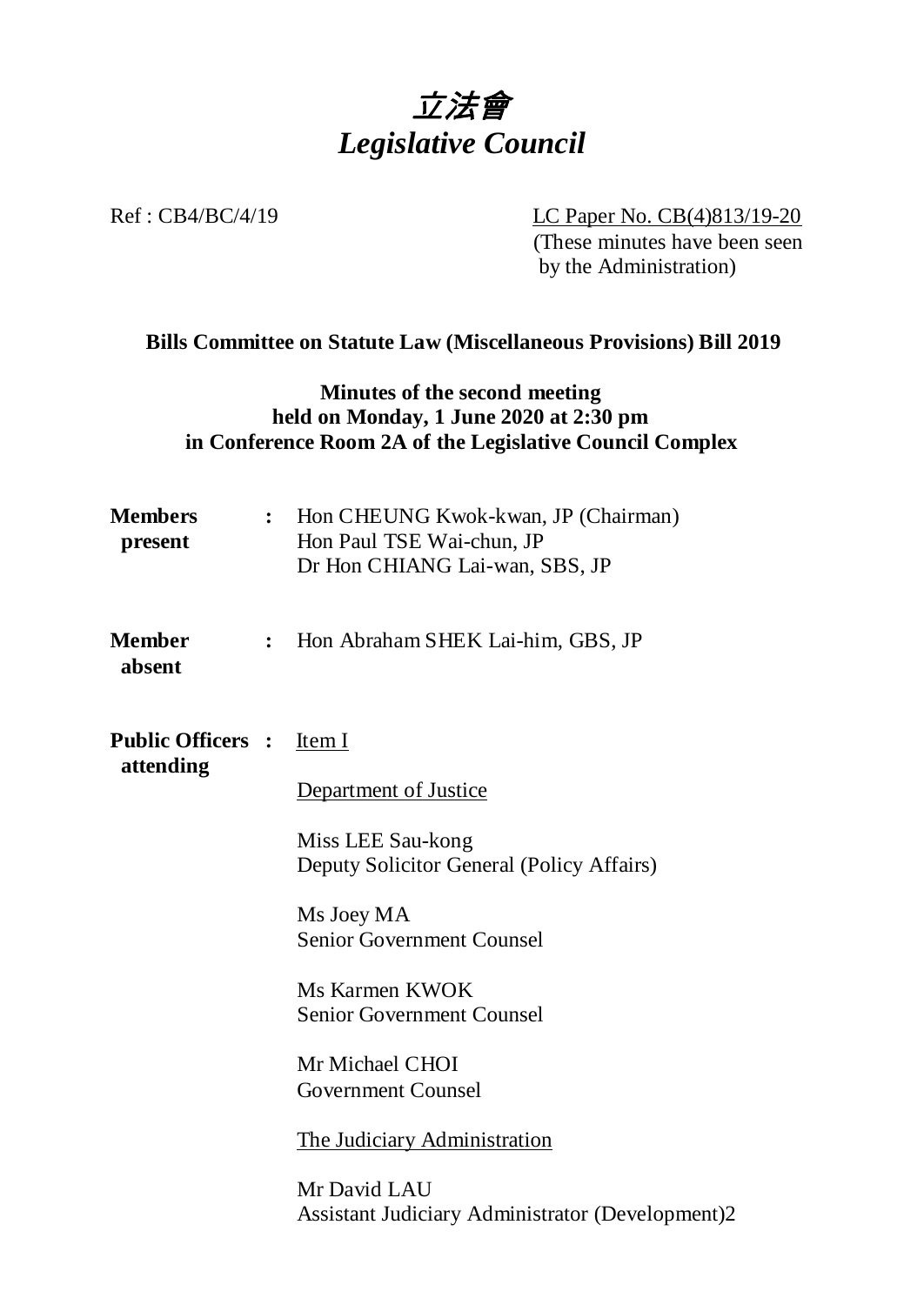| <b>Clerk</b> in<br>attendance |                | Ms Angel WONG<br>Chief Council Secretary (4)4        |
|-------------------------------|----------------|------------------------------------------------------|
| <b>Staff</b> in<br>attendance | $\ddot{\cdot}$ | Mr YICK Wing-kin<br>Senior Assistant Legal Adviser 2 |
|                               |                | Ms Rachel WONG<br>Council Secretary (4)4             |
|                               |                | Ms Sandy HAU<br>Legislative Assistant (4)4           |

#### Action

#### **I. Meeting with the Administration**

[Legislative Council Brief issued by the Department of Justice in December 2019, LC Paper Nos. CB(3)228/19-20, LS38/19-20 and  $CB(4)645/19-20(01)$  to  $(06)$ ]

#### Discussion

The Bills Committee deliberated (index of proceedings attached at **Annex**).

#### Clause-by-clause examination of the Bill

2. The Bills Committee completed the clause-by-clause examination of the Statute Law (Miscellaneous Provisions) Bill 2019 ("the Bill").

3. Members raised no query on the Administration's proposed amendment to clause 6(4) of the Bill.

#### Legislative timetable

4. The Chairman concluded that the Bills Committee had completed scrutiny of the Bill and would not propose any amendment to the Bill. The Administration would later advise on the proposed date for resumption of the Second Reading debate on the Bill and the Secretariat would notify members in due course. No members raised objection.

(*Post-meeting note*: The Administration proposed to resume the Second Reading debate on the Bill at the Council meeting of 8 July 2020.)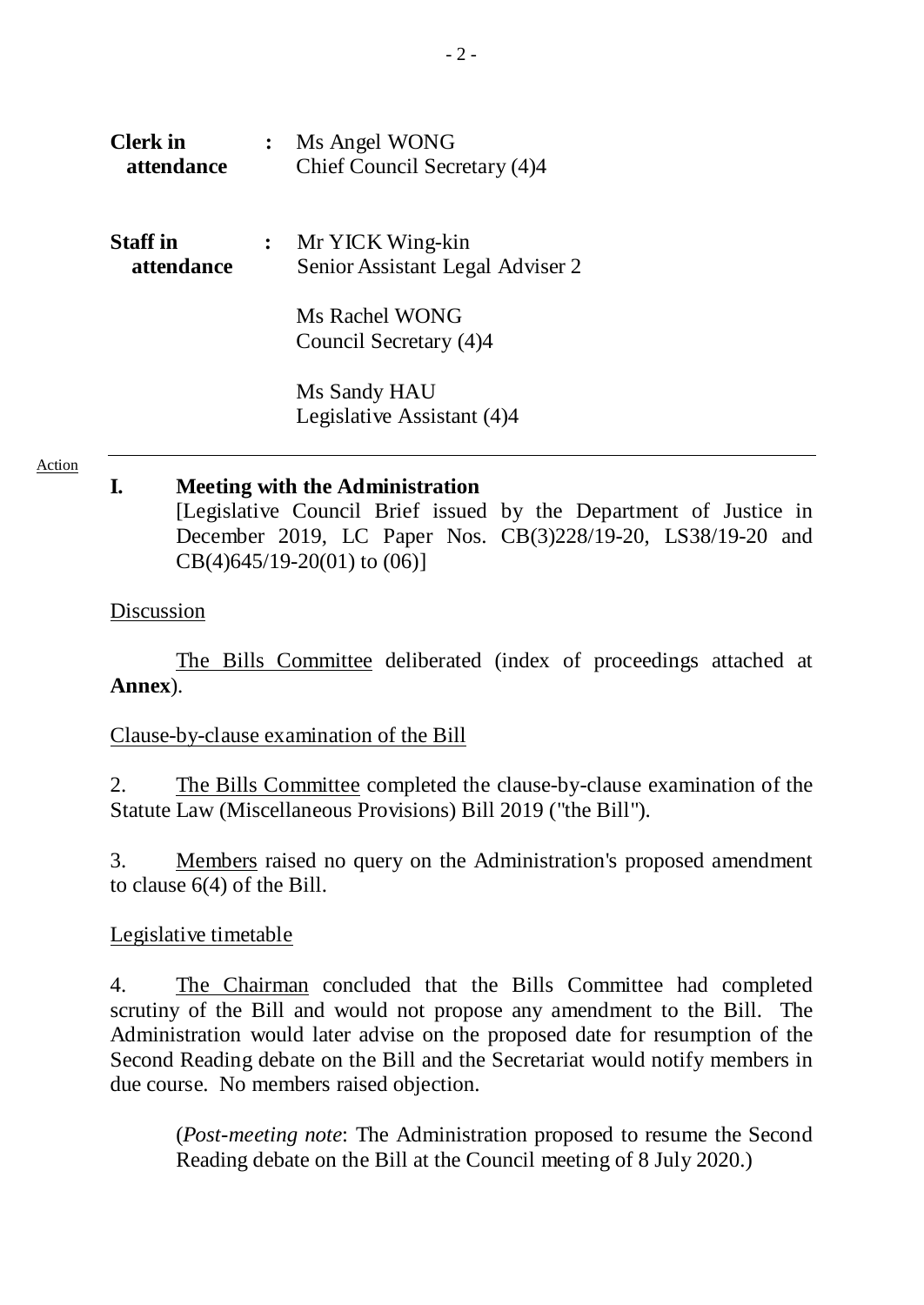# **II. Any other business**

5. There being no other business, the meeting ended at 3:44 pm.

Council Business Division 4 Legislative Council Secretariat 14 July 2020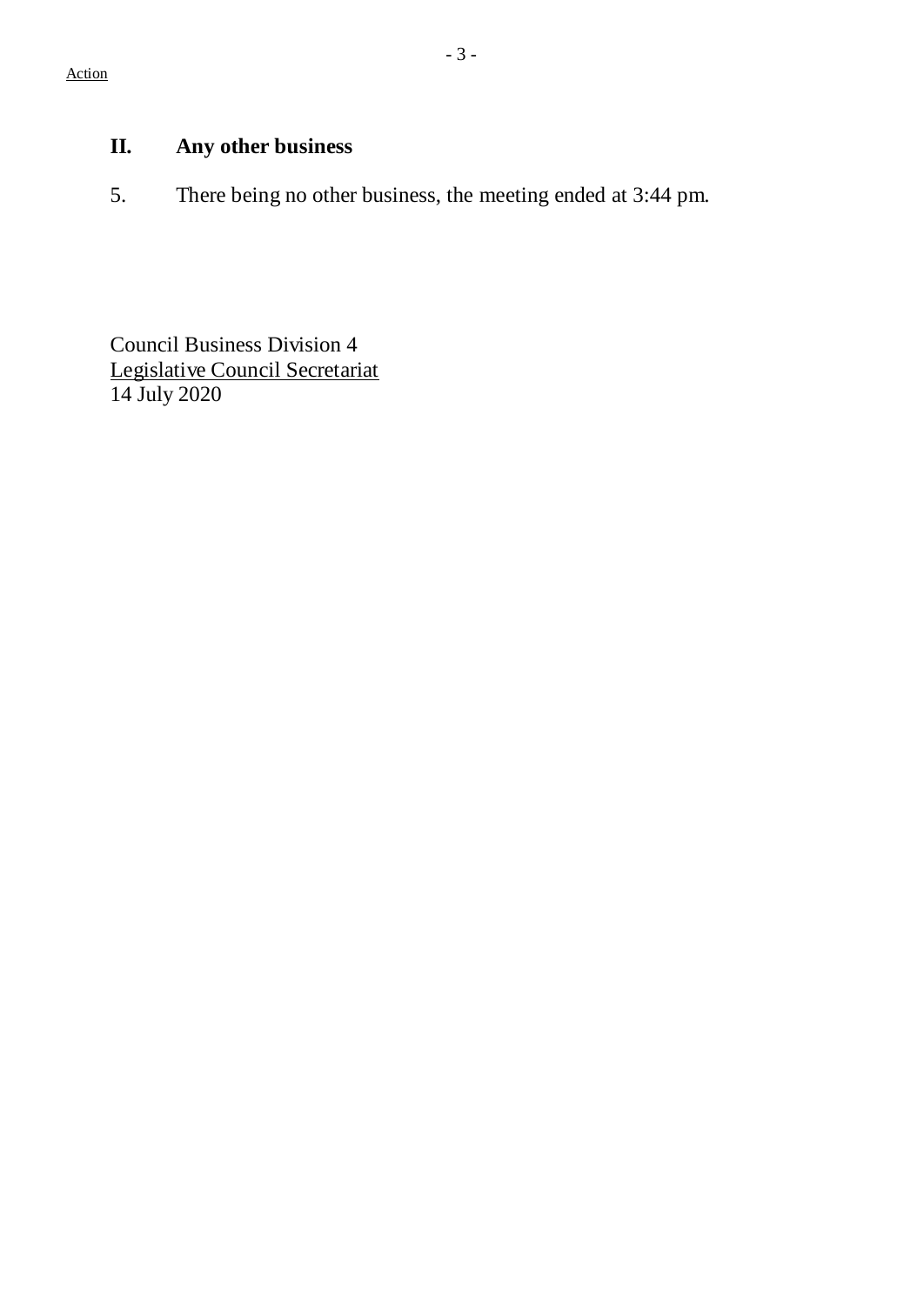# **Proceedings of the second meeting of the Bills Committee on Statute Law (Miscellaneous Provisions) Bill 2019 on Monday, 1 June 2020 at 2:30 pm in Conference Room 2A of the Legislative Council Complex**

| <b>Time</b><br>marker                                  | Speaker(s)                                                                             | Subject(s)/Discussion                                                                                                                                                                                                                                                                                                                                                                                                   | <b>Action</b><br>required |  |  |  |  |
|--------------------------------------------------------|----------------------------------------------------------------------------------------|-------------------------------------------------------------------------------------------------------------------------------------------------------------------------------------------------------------------------------------------------------------------------------------------------------------------------------------------------------------------------------------------------------------------------|---------------------------|--|--|--|--|
| <b>Agenda Item I - Meeting with the Administration</b> |                                                                                        |                                                                                                                                                                                                                                                                                                                                                                                                                         |                           |  |  |  |  |
| 000950-<br>001127                                      | Chairman                                                                               | Opening remarks                                                                                                                                                                                                                                                                                                                                                                                                         |                           |  |  |  |  |
| 001128-<br>001955                                      | Chairman<br>The Administration                                                         | The Administration's briefing on the Statute Law<br>(Miscellaneous Provisions) Bill 2019 ("the Bill")                                                                                                                                                                                                                                                                                                                   |                           |  |  |  |  |
| 001956-<br>003727                                      | Chairman<br>Dr CHIANG Lai-wan<br>The Administration<br>The Judiciary<br>Administration | Types of cases determined by two Justices of Appeal<br>("two-JA bench") of the Court of Appeal ("CA")<br>Re-argument arrangement for a two-JA bench of CA<br>which could not reach a unanimous decision in a civil<br>appeal<br>Expected effectiveness of the proposed amendments<br>to the High Court Ordinance (Cap. 4) in expediting<br>the handling of judicial review cases<br>Types of cases disposed of on paper |                           |  |  |  |  |
| 003728-<br>004145                                      | Chairman<br>Senior Assistant Legal<br>Adviser<br>The Judiciary<br>Administration       | Re-argument arrangement for a CA consisting of four<br>JAs which were equally divided in a civil appeal                                                                                                                                                                                                                                                                                                                 |                           |  |  |  |  |
| 004146-<br>005047                                      | Chairman<br>Dr CHIANG Lai-wan<br>The Administration<br>The Judiciary<br>Administration | Types of cases determined by a two-JA bench<br>Measures to cope with the shortage of judicial<br>manpower                                                                                                                                                                                                                                                                                                               |                           |  |  |  |  |
| 005048-<br>011525                                      | Chairman<br>The Administration<br>Dr CHIANG Lai-wan                                    | Clause-by-clause examination of the Bill<br>Completion of clause-by-clause examination of the<br>Bill                                                                                                                                                                                                                                                                                                                   |                           |  |  |  |  |
| 011526-<br>011759                                      | Chairman<br>The Administration                                                         | Administration's briefing on<br>The<br>its<br>proposed<br>amendment to clause $6(4)$ of the Bill                                                                                                                                                                                                                                                                                                                        |                           |  |  |  |  |
| 011800-<br>011810                                      | Chairman                                                                               | Legislative timetable                                                                                                                                                                                                                                                                                                                                                                                                   |                           |  |  |  |  |